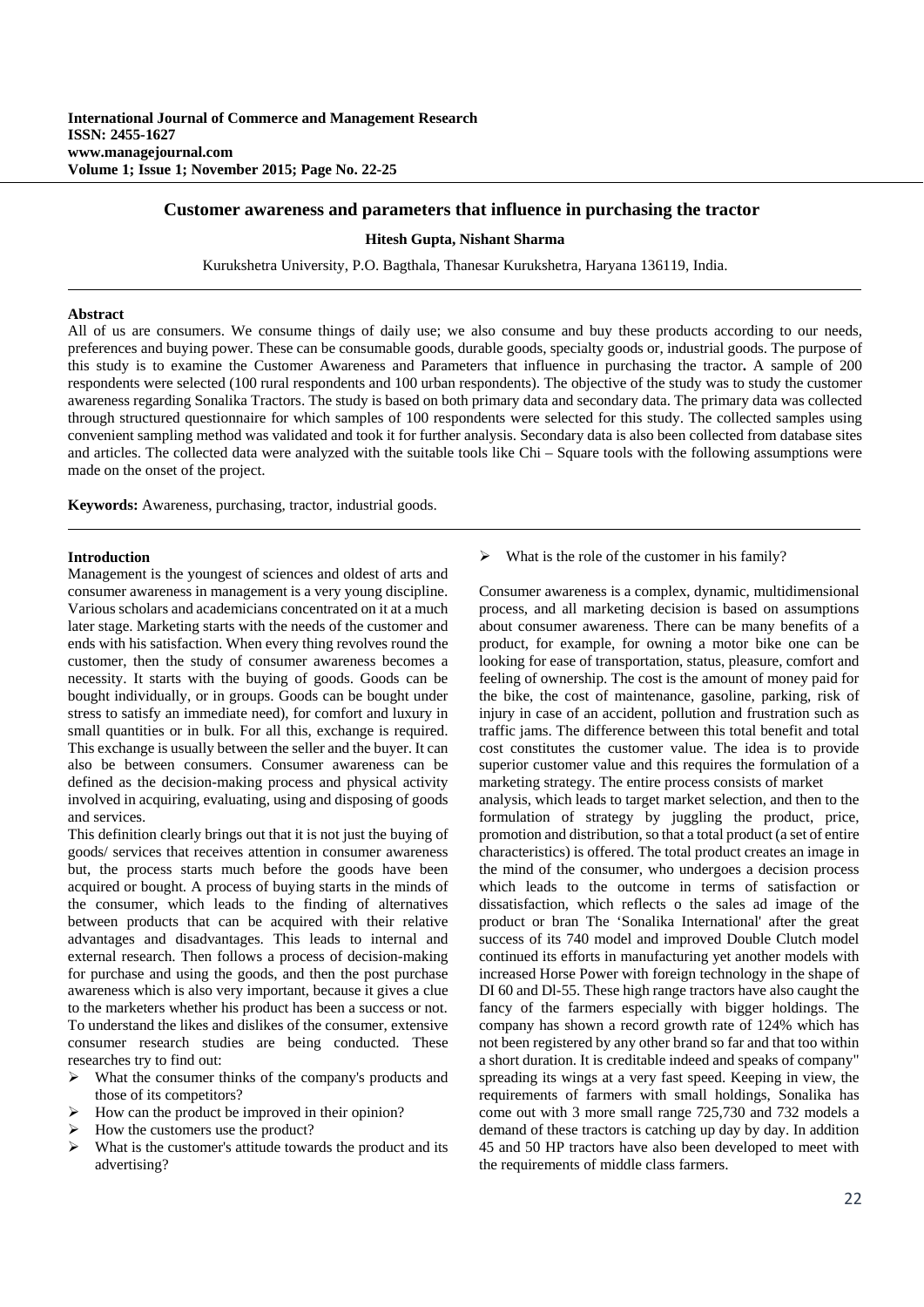Sonalika has not stopped. It believes in improving upon its performance and accelerating pace of progress further. Its has yet another feather in its cap when it signed MOU with the world Automobile giant Renault Agriculture France on 30<sup>th</sup> April 1999. Now Sonalika International will be able to produce tractors with top international technology under the guidance of French and Indian experts at reasonable rates. This will also facilitate India to earn much needed sizeable amount of foreign exchange by exporting tractors made in India to foreign and covering Southeast Asia, Africa and Europe.

The credit for this success goes to Sh. L.D.Mittal, the soft spoken Chairman under whose leadership the company has flourished and is destined to reach still greater heights.

Sh. Mittal however attributes this to ever energetic Sh. A,S. Mittal Managing Director and Sh. Deepak Mittal Joint Managing Director who have been engineering the activities of the company successfully since inception. He has also all praise for the workers, engineers and officers whose dedication and team work has helped the company to reach this enviable position.

# **Objectives of the Study**

- 1. To study the customer awareness regarding Sonalika Tractors.
- 2. To study the different parameters influence the customer in purchasing the tractor.
- 3. To study the major market leader among various market payers.
- 4. To study consumer's satisfaction towards purchased tractors.
- 5. To study the factor influencing purchases behavior of customer.
- 6. To study the various problems faced by customers in their tractor.
- 7. To study the satisfaction level of the customers with their existing tractor.

## **Method and Procedure**

The study is based on both primary data and secondary data. The primary data was collected through structured questionnaire for which samples of 100 respondents were selected for this study. The collected samples using convenient sampling method was validated and took it for further analysis. Secondary data is also been collected from database sites and articles. The collected data were analyzed with the suitable tools like Chi – Square tools with the following assumptions were made on the onset of the project

#### **Result and Discussion**

**Table 1:** Company's tractor they like most

| <b>Companies</b> | <b>No. of Respondents</b> |
|------------------|---------------------------|
| Tafe             | 12                        |
| Farmtrac         | 14                        |
| Mahindra         |                           |
| Sonalika         | 19                        |
| Swaraj           | 15                        |
| John Deer        | 12                        |
| Indofarm         |                           |
| New Holland      |                           |

From the above graph it is clear that all the 100 respondents are aware of Tafe, Mahindra, Sonalika, New Holland Tractors, 12 respondents are aware of Swaraj, 14 respondents are aware about Farmtrac, 11 respondents are aware of John Deer and 7 respondents have shown their awareness regarding Indofarm Tractor, 11 respondents are aware of New Holland,17 respondents are aware of Sonalika,13 respondents are aware of Mahindra,11 respondents are aware of Tafe.2. Tractor they own.

**Table 1(a):** Tractor

| <b>Companies</b> | <b>%age of Respondents</b> |
|------------------|----------------------------|
| Tafe             | 11%                        |
| Farmtrac         | 9%                         |
| Mahindra         | 26%                        |
| Sonalika         | 15%                        |
| Swaraj           | 22%                        |
| John Deer        | 6%                         |
| Indofarm         | 1%                         |
| New Holland      | 10%                        |

**Table A(b):** Segment wise HP Range

| <b>HP</b> Range | <b>%age of Respondents</b> |
|-----------------|----------------------------|
| Below 30        | 15%                        |
| $31-40$         | 65%                        |
| More than 40    | 20%                        |

From the above data it is clear that majority (27%) of the respondents have Mahindra Tractors. 23% of the respondents have Swaraj and 16% respondents have Sonalik Tractors, 10% respondents have Tafe, 9% respondents have New Holland, 8% respondents have Farmtrac, 5% respondents have John Deer and 2% respondents have Indofarm.

It is also revealed from the data of Segmetwise HP Range that majority of the respondents have 31-40 HP range of tractors, 15% respondents have below than 30 HP and remaining 20% respondents have more than 40 HP range of tractors.

Table A(3): Work they generally take from a tractor.

| <b>Type of Work</b> | <b>Vage of Respondents</b> |
|---------------------|----------------------------|
| Agriculture         | 80%                        |
| Haulage             | 20%                        |

From the above graph it is clear that majority (80%) of the respondents use tractors for the agriculture purpose and remaining 20% respondents use the tractors for haulage purpose.

**Table -A(4):** What they expect from a Tractor.

| <b>Type of Work</b>    | No. of points |
|------------------------|---------------|
| Road Speed             |               |
| Ground Clearance       |               |
| <b>Backup Torque</b>   |               |
| <b>Fuel Efficiency</b> | 50            |
| Good Looks             |               |
| Less Maintenance       | 10            |
| Availability           | 10            |
| Good Resale Value      |               |
| <b>Turning Radius</b>  |               |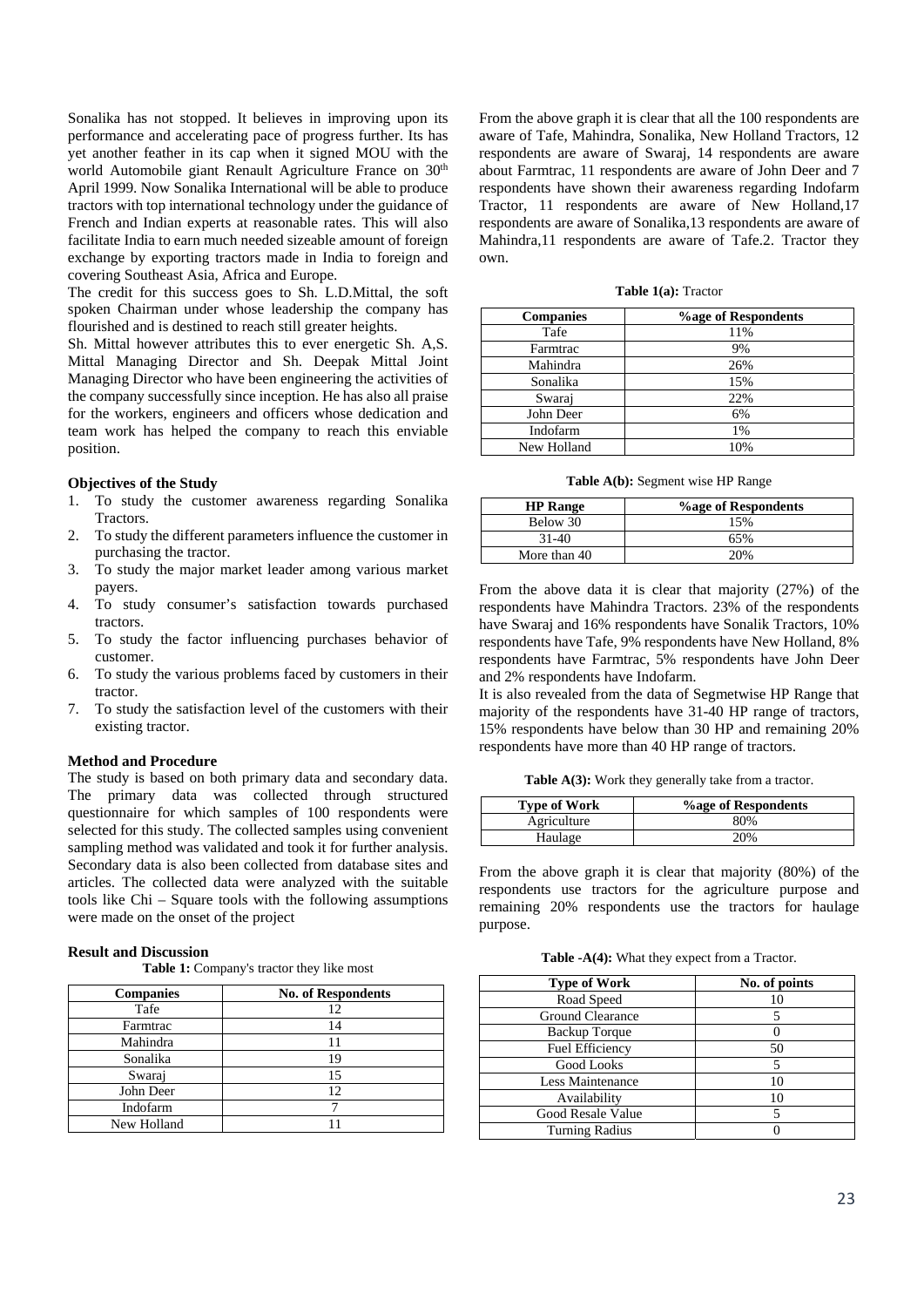There are many factors on which the success of tractor depends i.e. Fuel Efficiency, Maintenance, and After Sale Services etc. The above question is asked to the respondents with the objective to know the expectation of the customer. From the above graph it is clear that majority of the respondents have given 50 points to Fuel Efficiency. 10 points each are given to Less Maintenance and Availability of workshops /mechanics and road speed. 5 points each are given to ground clearance, goods looks, good resale value and size of tractor.

**Table-A 5:** Season in which they prefer to buy a tractor.

| <b>Season</b> | <b>%age of Respondents</b> |
|---------------|----------------------------|
| Spring        | 65%                        |
| Summer        | 15%                        |
| Autumn        | 5%                         |
| Rainy         | 10%                        |
| Winter        | 5%                         |

As the spring season is the season of farmers in India so most of the respondents would like to buy a tractor in Spring Season. From the above graph it is clear that majority (65%) of the respondents would like to buy a tractor in spring season. 15% respondents would like to buy tractor in summer, 10% in rainy season and remaining 5% each in autumn and winter season respectively.

**Table-A 6:** Financial sector influences them most while buying a tractor.

| <b>Particulars</b> | <b>Ranking</b> |
|--------------------|----------------|
| Loan Facility      |                |
| Price              |                |
| <b>Discounts</b>   |                |
| Buy Back Scheme    |                |
| Personal Selling   |                |

With the majority of our country's population engaged in farming and agriculture, our Farm Equipment Loans help rural India surge ahead in a big way. So majority of the respondents have given first rank to Loan Facility, second to Price, third to Discounts, fourth to Buy Back Scheme and fifth to Personal Selling.

| <b>Table 2:</b> Factors affect to the choice of a tractor. |  |  |  |  |  |  |
|------------------------------------------------------------|--|--|--|--|--|--|
|------------------------------------------------------------|--|--|--|--|--|--|

| <b>Factors</b>                            | <b>Scale</b> |
|-------------------------------------------|--------------|
| <b>Brand Name</b>                         |              |
| After Sale Services                       |              |
| Availability of spare parts               |              |
| Kind of work to be taken from the tractor |              |
| Coverage area                             |              |
| <b>Fuel Efficiency</b>                    |              |
| Warranty                                  |              |

There are many factors which affects the buying behavior of the customers like brand name, after sale services, availability of spare parts etc. From the above data it is clear that majority of the respondents have given 9 point scale each to Brand name, kind of work and Fuel Efficiency. 8 points each are given to after sale services, availably of spare parts, coverage area and warranty of the tractor.

**Table 3:** Problems faced by them in tractor.

| <b>Problems Faced</b>           | Rating |
|---------------------------------|--------|
| Oil Leakage                     | 3      |
| Differential Noise              | 3      |
| Non Availability of spare parts | 3      |
| Slow Speed                      | 3      |
| Not Good for Trolley            | 3      |
| Clutch Plate Problem            | 4      |
| Gear Box Noise                  |        |
| Less Backup Torque              |        |
| Heating of engine               |        |
| Not Fuel Efficient              | 5      |
| Frequent maintenance required   | 5      |
| Heavy drop in RPM               | 5      |
| <b>Front Lifting</b>            |        |

From the above graph it is clear that majority of the respondents have rated Front Lifting as the major problem which is faced by the customers followed by other problems like Oil Leakage, Differential Noise, Non Availability of spare parts, Slow Speed etc.

**Table 4:** Satisfaction level of customer regarding tractor.

| <b>Highly Not</b><br><b>Satisfied</b> | Not<br><b>Satisfied</b> | <b>Neutral</b> | <b>Satisfied</b> | <b>Highly</b><br><b>Satisfied</b> |
|---------------------------------------|-------------------------|----------------|------------------|-----------------------------------|
| $\gamma\%$                            | 5%                      | 10%            | 75%              | 10%                               |

From the above graph it is clear that majority (75%) of the respondents are satisfied with their tractor, 10% feels highly satisfied, 10% says neutral and 5% are not satisfied with their present tractor.

**Table 5:** New features they expect from tractor manufacturers.

| <b>High Fuel Efficiency</b>  | 60% |
|------------------------------|-----|
| <b>Heavy Front Alignment</b> | 15% |
| <b>Break System</b>          | 10% |
| <b>Gear Shifting</b>         | 10% |
| Others                       | 5%  |

From the above graph it is clear that majority (60%) of the respondents want high fuel efficiency, 15% want heavy front alignment, 10% want change in break system, other 10% respondents want soft gear shifting and remaining 5% respondents want other new features in their tractor.

**Table 6(a):** Have you seen Sonalika advertisements.

| <b>Response</b>        | <b>No. of Respondents</b> |
|------------------------|---------------------------|
| Yes                    | 80                        |
| $\mathcal{N}_{\Omega}$ |                           |

**Table -6(b):** Sources of advertisement

| <b>Sources of advertisement</b> | <b>No. of Respondents</b> |
|---------------------------------|---------------------------|
| Newspaper/journals              | 50                        |
| <b>Through Reference</b>        | 10                        |
| <b>Wall Paintings</b>           | 15                        |
| Hoardings                       | 10                        |
| <b>Exhibition /Trade Shows</b>  |                           |
| Through Supplier Visit          | 15                        |
| Radio FM                        | 20                        |
| Others                          |                           |